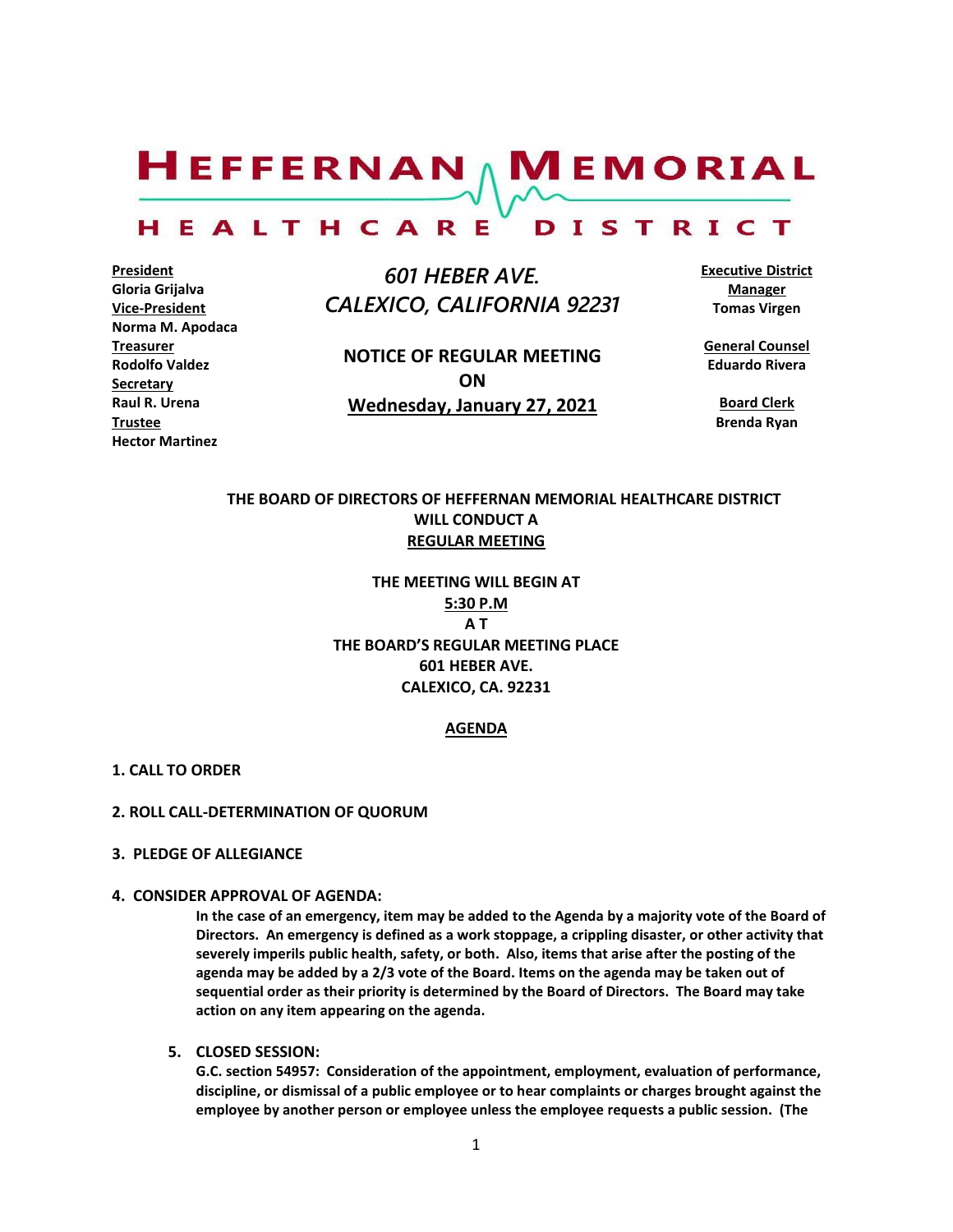**term employee shall include an officer or independent contractor who functions as an officer or an employee.). Consultant for Public Relations and Marketing.**

#### **6. PUBLIC COMMENT TIME:**

**Public comment time on items not appearing on the agenda will be limited to 5 minutes per person and 15 minutes per subject. The Board may find it necessary to limit total time allowable for all public comment on items not appearing on the agenda at any one meeting to one hour. Persons desiring longer public comment time and/or action on specific items shall contact the Secretary and request that the item be placed on the agenda for the next regular meeting.**

### **7. CONSENT CALENDAR:**

**Any member of the Board, staff or public may request that items for the Consent Calendar be removed for discussion. Items so removed shall be acted upon separately immediately following approval of items remaining on the Consent Calendar.**

- **a. Approve minutes for meetings of November 4, 2020, November 16, 2020, November 23, 2020, December 9, 2020 and December 17, 2020.**
- **8. REPORTS ON MEETING AND EVENTS ATTENDED BY DIRECTORS, AND AUTHORIZATION FOR DIRECTOR ATTENDANCE AT UPCOMING MEETINGS AND EVENTS/DIRECTORS COMMENTS:**
	- **a. Brief reports by Directors on meetings and event attended. Schedule of upcoming Board meetings and events.**
- **9. REPORTS BY ALL HMHD COMMITTEES**
- **10. COMMENTS BY PROMOTION AND PUBLIC RELATIONS TONY PIMENTEL**
- **11. COMMENTS BY EXECUTIVE DISTRICT MANAGER TOMAS VIRGEN**
- **12. COMMENTS BY GENERAL COUNSEL EDUARDO RIVERA**

#### **13. DISCUSSION AND/OR ACTION ITEMS:**

- **a. Discussion and/or Action: Award of Heffernan Memorial grants to selected applicants pursuant to Heffernan Memorial's Request for Proposals.**
- **b. Discussion and/or Action: Status on covid-19 coordination with other health agencies and public entities.**
- **c. Discussion and/or Action: Status on 400 Mary Modernization.**
- **d. Discussion and/or Action: Formal Request by Heffernan Memorial to the Imperial County Health Department for the allocation of covid-19 vaccines/inoculations to the residents of the healthcare district.**
- **e. Discussion and/or Action: Contract with Tony Pimentel for District Public Relations and Marketing as an Independent Contractor.**
- **f. Discussion and/or Action: Consolidation of District's various bank accounts to a single banking institution.**
- **g. Discussion and/or action on Treasurer Report.**

# **14. ITEMS FOR FUTURE AGENDAS:**

**This item is placed on the agenda to enable the Board to identify and schedule future items for discussion at upcoming Board meetings and/or identify press release opportunities.**